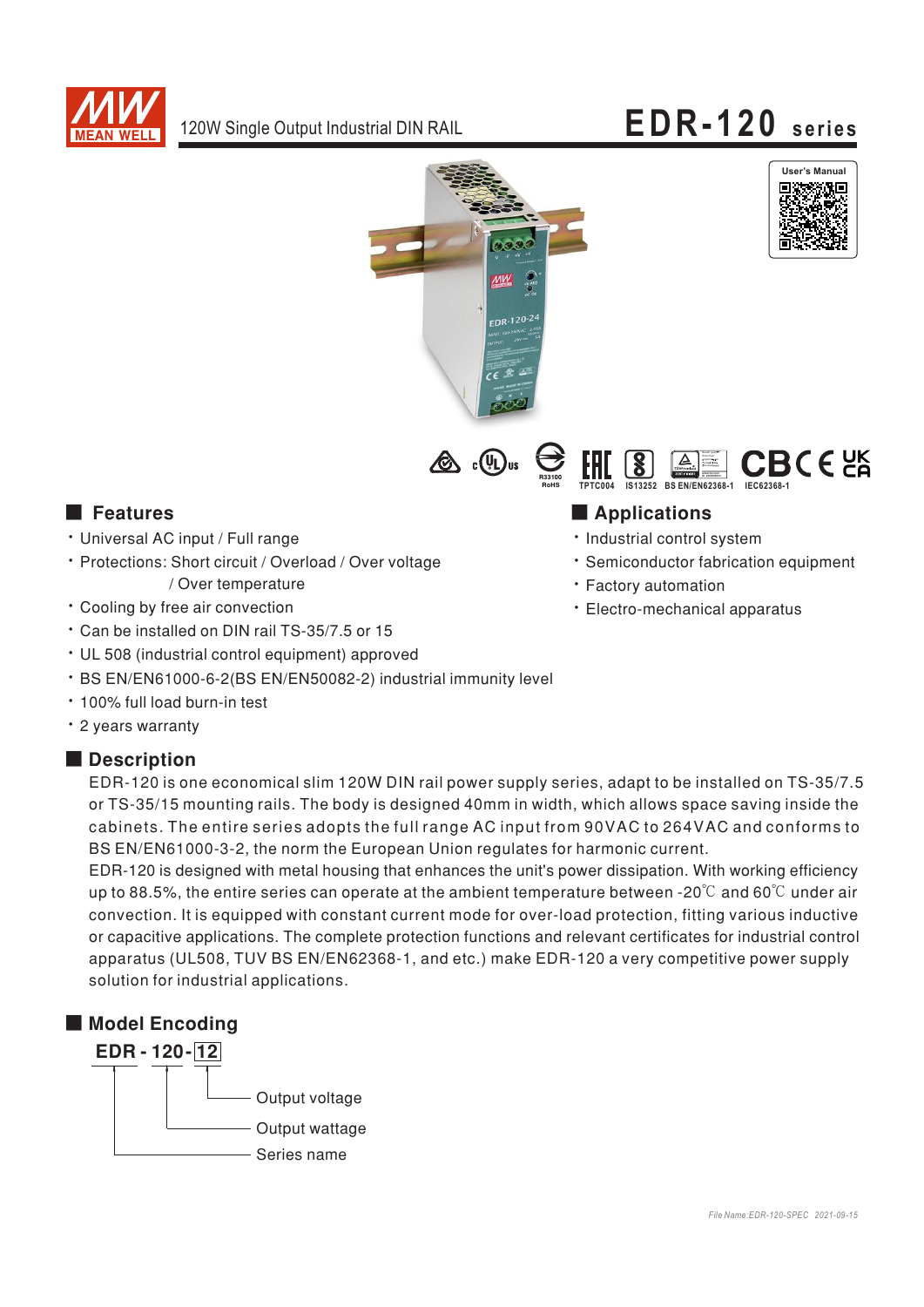

### **SPECIFICATION**

| <b>MODEL</b>                                  |                                                                                                                                                                                      | EDR-120-12                                                                                                                                                | EDR-120-24                                                                                           | EDR-120-48 |
|-----------------------------------------------|--------------------------------------------------------------------------------------------------------------------------------------------------------------------------------------|-----------------------------------------------------------------------------------------------------------------------------------------------------------|------------------------------------------------------------------------------------------------------|------------|
| <b>OUTPUT</b>                                 | <b>DC VOLTAGE</b>                                                                                                                                                                    | <b>12V</b>                                                                                                                                                | <b>24V</b>                                                                                           | 48V        |
|                                               | <b>RATED CURRENT</b>                                                                                                                                                                 | 10A                                                                                                                                                       | 5A                                                                                                   | 2.5A       |
|                                               | <b>CURRENT RANGE</b>                                                                                                                                                                 | $0 - 10A$                                                                                                                                                 | $0 - 5A$                                                                                             | $0 - 2.5A$ |
|                                               | <b>RATED POWER</b>                                                                                                                                                                   | <b>120W</b>                                                                                                                                               | <b>120W</b>                                                                                          | 120W       |
|                                               | RIPPLE & NOISE (max.) Note.2 100mVp-p                                                                                                                                                |                                                                                                                                                           | 120mVp-p                                                                                             | 150mVp-p   |
|                                               | <b>VOLTAGE ADJ. RANGE</b>                                                                                                                                                            | $12 - 14V$                                                                                                                                                | $24 - 28V$                                                                                           | $48 - 55V$ |
|                                               | <b>VOLTAGE TOLERANCE</b> Note.3 $\pm$ 2.0%                                                                                                                                           |                                                                                                                                                           | ±1.0%                                                                                                | ±1.0%      |
|                                               | <b>LINE REGULATION</b>                                                                                                                                                               | $\pm 0.5\%$                                                                                                                                               | ±0.5%                                                                                                | ±0.5%      |
|                                               | <b>LOAD REGULATION</b>                                                                                                                                                               | ±1.0%                                                                                                                                                     | ±1.0%                                                                                                | ±1.0%      |
|                                               | <b>SETUP, RISE TIME</b>                                                                                                                                                              | 1200ms, 60ms/230VAC<br>2500ms, 60ms/115VAC at full load                                                                                                   |                                                                                                      |            |
|                                               | <b>HOLD UP TIME (Typ.)</b>                                                                                                                                                           | 16ms/230VAC<br>10ms/115VAC at full load                                                                                                                   |                                                                                                      |            |
| <b>INPUT</b>                                  | <b>VOLTAGE RANGE</b>                                                                                                                                                                 | Note.6 $90 \sim 264$ VAC<br>$127 - 370$ VDC                                                                                                               | [DC input operation possible by connecting AC/L(+), AC/N(-)]                                         |            |
|                                               | <b>FREQUENCY RANGE</b>                                                                                                                                                               | $47 \sim 63$ Hz                                                                                                                                           |                                                                                                      |            |
|                                               | <b>EFFICIENCY (Typ.)</b>                                                                                                                                                             | 85%                                                                                                                                                       | 87.5%                                                                                                | 88.5%      |
|                                               | <b>AC CURRENT (Typ.)</b>                                                                                                                                                             | 1.3A/230VAC<br>2.25A/115VAC                                                                                                                               |                                                                                                      |            |
|                                               | <b>INRUSH CURRENT (Typ.)</b>                                                                                                                                                         | 35A/230VAC<br>20A/115VAC                                                                                                                                  |                                                                                                      |            |
|                                               | <b>LEAKAGE CURRENT</b>                                                                                                                                                               | <1mA/240VAC                                                                                                                                               |                                                                                                      |            |
| <b>PROTECTION</b>                             | <b>OVERLOAD</b>                                                                                                                                                                      | 105 ~ 130% rated output power                                                                                                                             |                                                                                                      |            |
|                                               |                                                                                                                                                                                      |                                                                                                                                                           | Protection type : Constant current limiting, recovers automatically after fault condition is removed |            |
|                                               | <b>OVER VOLTAGE</b>                                                                                                                                                                  | $14 - 17V$                                                                                                                                                | $29 - 33V$                                                                                           | $56 - 65V$ |
|                                               |                                                                                                                                                                                      | Protection type : Shut down o/p voltage, re-power on to recover                                                                                           |                                                                                                      |            |
|                                               | <b>OVER TEMPERATURE</b>                                                                                                                                                              | Shut down o/p voltage, re-power on to recover                                                                                                             |                                                                                                      |            |
| ENVIRONMENT                                   | <b>WORKING TEMP.</b>                                                                                                                                                                 | -20 $\sim$ +60°C (Refer to "Derating Curve")                                                                                                              |                                                                                                      |            |
|                                               | <b>WORKING HUMIDITY</b>                                                                                                                                                              | $20 \sim 95\%$ RH non-condensing                                                                                                                          |                                                                                                      |            |
|                                               | <b>STORAGE TEMP., HUMIDITY</b>                                                                                                                                                       | $-40 \sim +85^{\circ}$ C, 10 ~ 95% RH                                                                                                                     |                                                                                                      |            |
|                                               | <b>TEMP. COEFFICIENT</b>                                                                                                                                                             | $\pm$ 0.03%/°C (0~50°C)                                                                                                                                   |                                                                                                      |            |
|                                               | <b>VIBRATION</b>                                                                                                                                                                     | Component:10 ~ 500Hz, 2G 10min./1cycle, 60min. each along X, Y, Z axes; Mounting: Compliance to IEC60068-2-6                                              |                                                                                                      |            |
| <b>SAFETY &amp;</b><br><b>EMC</b><br>(Note 4) | <b>SAFETY STANDARDS</b>                                                                                                                                                              | UL508, TUV BS EN/EN62368-1, EAC TP TC 004, BSMI CNS14336-1, IS13252(Part1)/IEC60950-1 approved; (meet BS EN/EN60204-1)                                    |                                                                                                      |            |
|                                               | <b>WITHSTAND VOLTAGE</b>                                                                                                                                                             | I/P-O/P:3KVAC I/P-FG:2KVAC O/P-FG:0.5KVAC                                                                                                                 |                                                                                                      |            |
|                                               | <b>ISOLATION RESISTANCE</b>                                                                                                                                                          | I/P-O/P, I/P-FG, O/P-FG:>100M Ohms / 500VDC / 25°C/70% RH                                                                                                 |                                                                                                      |            |
|                                               | <b>EMC EMISSION</b>                                                                                                                                                                  | Compliance to BS EN/EN55032 (CISPR32) Class A, BS EN/EN61000-3-2,-3, EAC TP TC 020, CNS13438 Class A                                                      |                                                                                                      |            |
|                                               | <b>EMC IMMUNITY</b>                                                                                                                                                                  | Compliance to BS EN/EN61000-4-2,3,4,5,6,8,11, BS EN/EN55024, BS EN/EN61000-6-2 (BS EN/EN50082-2),<br>heavy industry level, criteria A, EAC TP TC 020      |                                                                                                      |            |
| <b>OTHERS</b>                                 | <b>MTBF</b>                                                                                                                                                                          | 474.6K hrs min. MIL-HDBK-217F (25°C)                                                                                                                      |                                                                                                      |            |
|                                               | <b>DIMENSION</b>                                                                                                                                                                     | 40*125.2*113.5mm (W*H*D)                                                                                                                                  |                                                                                                      |            |
|                                               | <b>PACKING</b>                                                                                                                                                                       | 0.6Kg; 20pcs/13Kg/1.16CUFT                                                                                                                                |                                                                                                      |            |
| <b>NOTE</b>                                   | 1. All parameters NOT specially mentioned are measured at 230VAC input, rated load and 25°C of ambient temperature.                                                                  |                                                                                                                                                           |                                                                                                      |            |
|                                               | 2. Ripple & noise are measured at 20MHz of bandwidth by using a 12" twisted pair-wire terminated with a 0.1uf & 47uf parallel capacitor.                                             |                                                                                                                                                           |                                                                                                      |            |
|                                               | 3. Tolerance : includes set up tolerance, line regulation and load regulation.                                                                                                       |                                                                                                                                                           |                                                                                                      |            |
|                                               | 4. The power supply is considered a component which will be installed into a final equipment. The final equipment must be re-confirmed that it still meets<br><b>EMC</b> directives. |                                                                                                                                                           |                                                                                                      |            |
|                                               | 5. Installation clearances : 40mm on top, 20mm on the bottom, 5mm on the left and right side are recommended when loaded permanently with full power.                                |                                                                                                                                                           |                                                                                                      |            |
|                                               | In case the adjacent device is a heat source, 15mm clearance is recommended.                                                                                                         |                                                                                                                                                           |                                                                                                      |            |
|                                               | 6. Derating may be needed under low input voltage. Please check the derating curve for more details.                                                                                 |                                                                                                                                                           |                                                                                                      |            |
|                                               |                                                                                                                                                                                      | 7. The ambient temperature derating of 3.5°C/1000m with fanless models and of 5°C/1000m with fan models for operating altitude higher than 2000m(6500ft). |                                                                                                      |            |
|                                               | X Product Liability Disclaimer: For detailed information, please refer to https://www.meanwell.com/serviceDisclaimer.aspx                                                            |                                                                                                                                                           |                                                                                                      |            |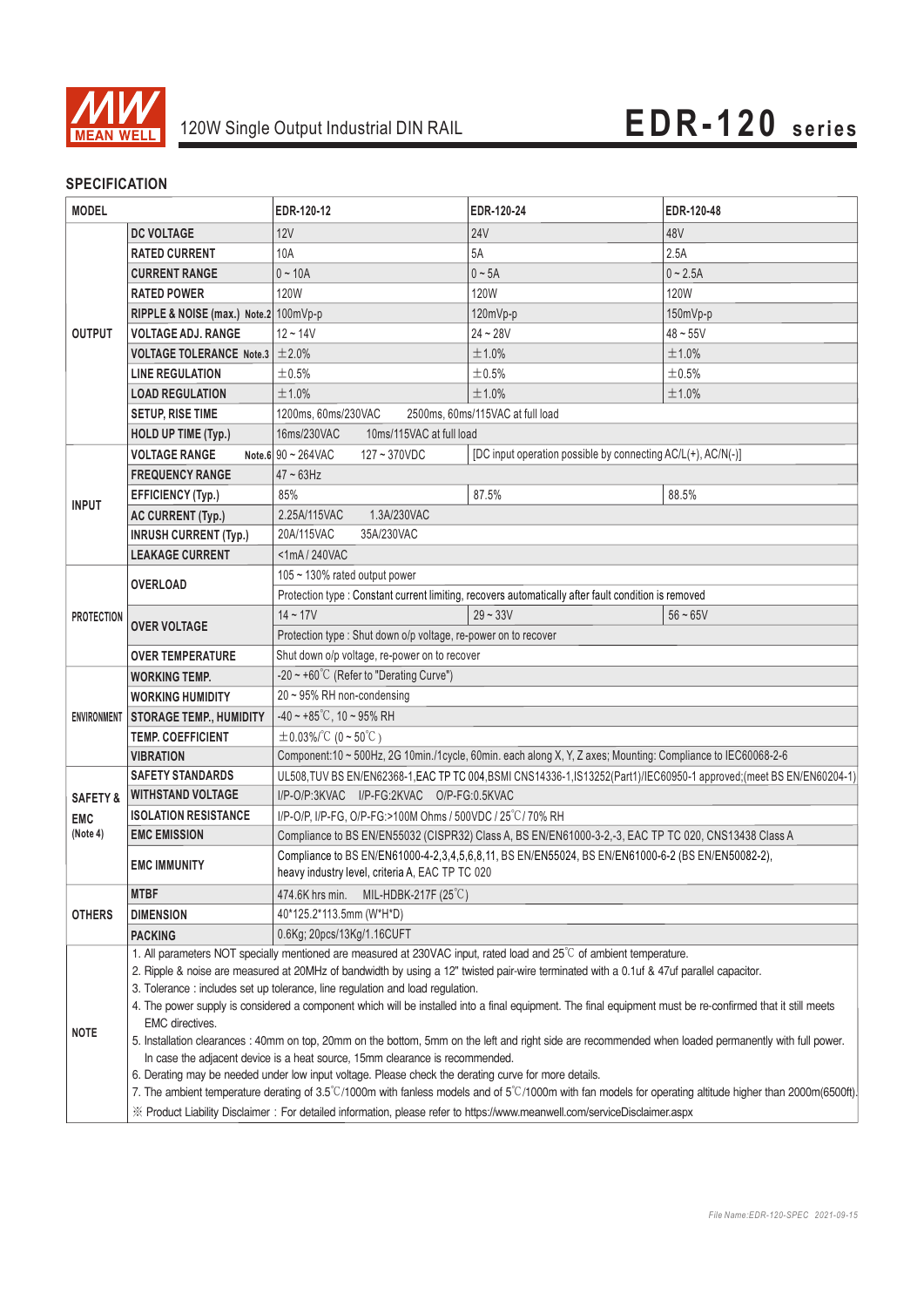

## 120W Single Output Industrial DIN RAIL **EDR-120 series**